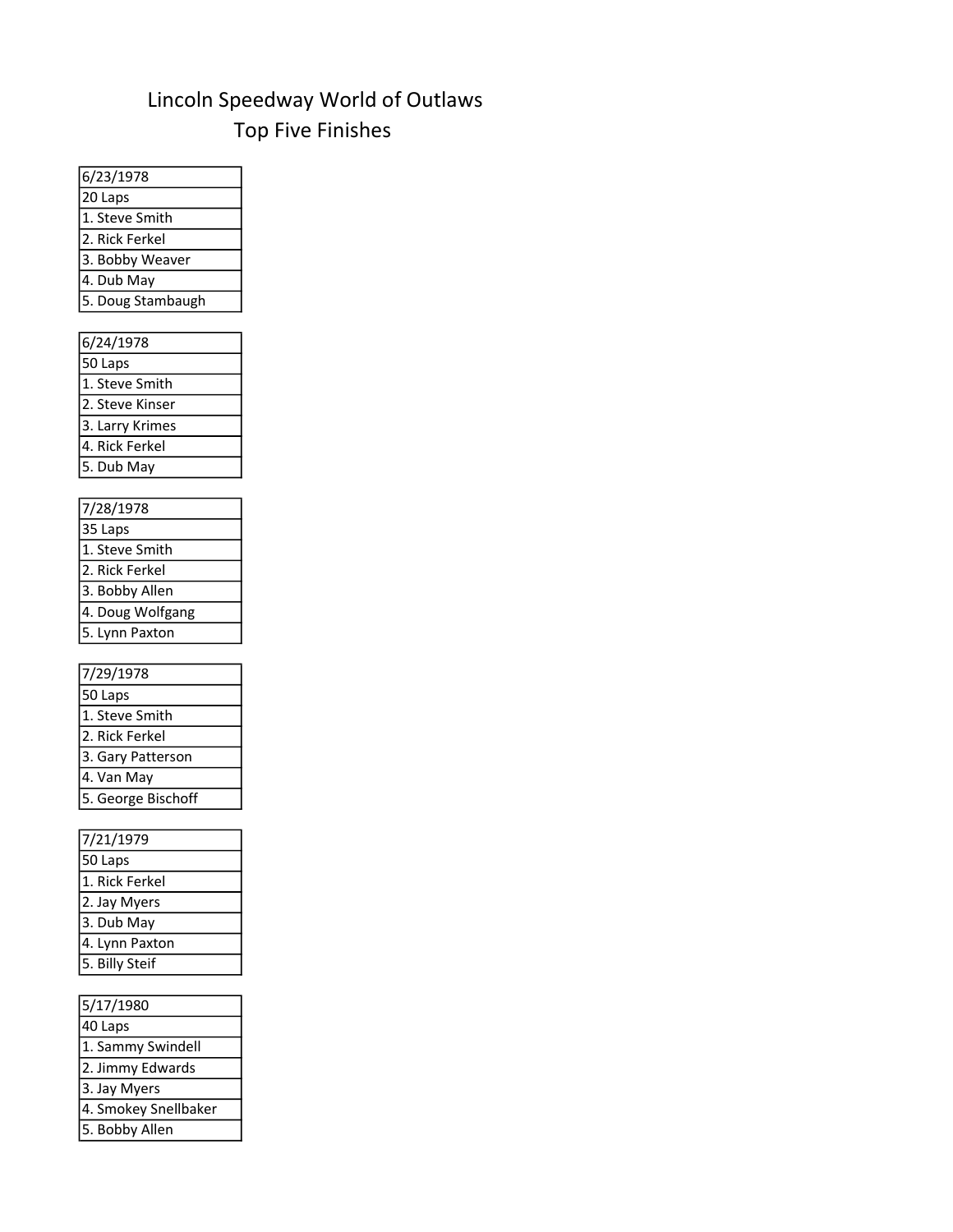| 7/19/1980            |
|----------------------|
| 30 Laps              |
| 1. Steve Kinser      |
| 2. Lynn Paxton       |
| 3. Steve Smith       |
| 4. Ed Zirkle         |
| 5. Smokey Snellbaker |
|                      |

| 6/6/1981<br>1. Steve Kinser<br>2. Sammy Swindell<br>3. Bobby Allen<br>4. Doug Wolfgang<br>5. Danny Smith<br>5/30/1983<br>40 Laps<br>1. Brad Doty<br>2. Doug Wolfgang<br>3. Ron Shuman<br>4. Van May<br>5. Jac Haudenschild<br>8/6/1983<br>35 Laps<br>1. Steve Kinser<br>2. Bobby Allen<br>3. Sammy Swindell<br>4. Jeff Swindell<br>5. Steve Siegel<br>5/26/1984<br>40 Laps<br>1. Steve Kinser<br>2. Sammy Swindell<br>3. Ron Shuman<br>4. Lee Osborne |
|-------------------------------------------------------------------------------------------------------------------------------------------------------------------------------------------------------------------------------------------------------------------------------------------------------------------------------------------------------------------------------------------------------------------------------------------------------|
|                                                                                                                                                                                                                                                                                                                                                                                                                                                       |
|                                                                                                                                                                                                                                                                                                                                                                                                                                                       |
|                                                                                                                                                                                                                                                                                                                                                                                                                                                       |
|                                                                                                                                                                                                                                                                                                                                                                                                                                                       |
|                                                                                                                                                                                                                                                                                                                                                                                                                                                       |
|                                                                                                                                                                                                                                                                                                                                                                                                                                                       |
|                                                                                                                                                                                                                                                                                                                                                                                                                                                       |
|                                                                                                                                                                                                                                                                                                                                                                                                                                                       |
|                                                                                                                                                                                                                                                                                                                                                                                                                                                       |
|                                                                                                                                                                                                                                                                                                                                                                                                                                                       |
|                                                                                                                                                                                                                                                                                                                                                                                                                                                       |
|                                                                                                                                                                                                                                                                                                                                                                                                                                                       |
|                                                                                                                                                                                                                                                                                                                                                                                                                                                       |
|                                                                                                                                                                                                                                                                                                                                                                                                                                                       |
|                                                                                                                                                                                                                                                                                                                                                                                                                                                       |
|                                                                                                                                                                                                                                                                                                                                                                                                                                                       |
|                                                                                                                                                                                                                                                                                                                                                                                                                                                       |
|                                                                                                                                                                                                                                                                                                                                                                                                                                                       |
|                                                                                                                                                                                                                                                                                                                                                                                                                                                       |
|                                                                                                                                                                                                                                                                                                                                                                                                                                                       |
|                                                                                                                                                                                                                                                                                                                                                                                                                                                       |
|                                                                                                                                                                                                                                                                                                                                                                                                                                                       |
|                                                                                                                                                                                                                                                                                                                                                                                                                                                       |
|                                                                                                                                                                                                                                                                                                                                                                                                                                                       |
|                                                                                                                                                                                                                                                                                                                                                                                                                                                       |
|                                                                                                                                                                                                                                                                                                                                                                                                                                                       |
|                                                                                                                                                                                                                                                                                                                                                                                                                                                       |
|                                                                                                                                                                                                                                                                                                                                                                                                                                                       |
|                                                                                                                                                                                                                                                                                                                                                                                                                                                       |
| 5. Brad Doty                                                                                                                                                                                                                                                                                                                                                                                                                                          |

| 5/30/1983           |
|---------------------|
| $40$ Laps           |
| 1. Brad Doty        |
| 2. Doug Wolfgang    |
| 3. Ron Shuman       |
| 4. Van May          |
| 5. Jac Haudenschild |

| 8/6/1983          |
|-------------------|
| 35 Laps           |
| 1. Steve Kinser   |
| 2. Bobby Allen    |
| 3. Sammy Swindell |
| 4. Jeff Swindell  |
| 5. Steve Siegel   |
|                   |

| 5/26/1984         |
|-------------------|
| 40 Laps           |
| 1. Steve Kinser   |
| 2. Sammy Swindell |
| 3. Ron Shuman     |
| 4. Lee Osborne    |
| 5. Brad Doty      |
|                   |

| 6/2/1984        |
|-----------------|
| 1. Steve Kinser |
| 2. Ron Shuman   |
| 3. Lee Osborne  |
| 4. Tim Gee      |
| 5. Danny Smith  |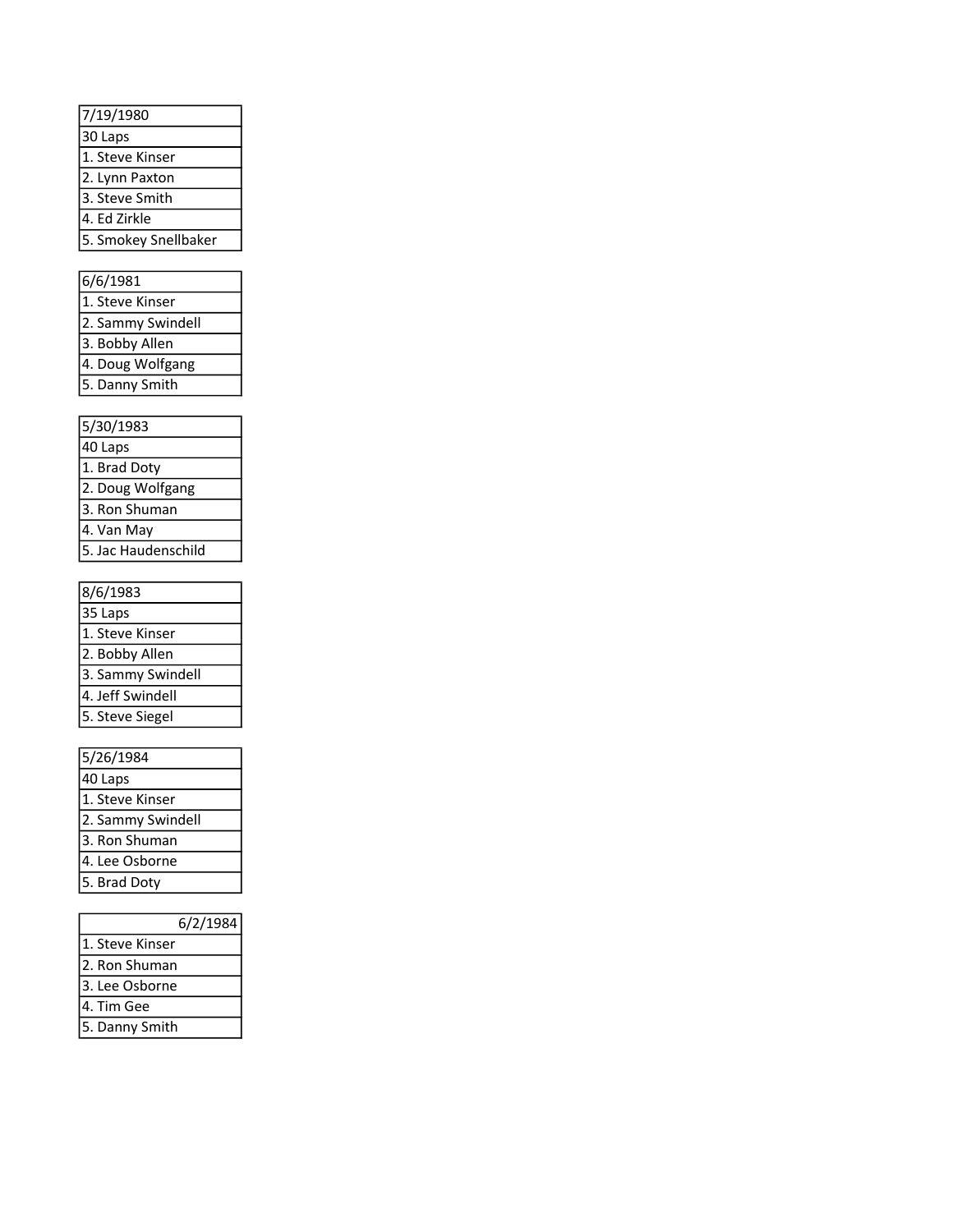| 8/4/1984           |
|--------------------|
| 40 Laps            |
| 1. Bobby Davis Jr. |
| 2. Sammy Swindell  |
| 3. Bobby Allen     |
| 4. Steve Kinser    |
| 5. Doug Wolfgang   |
|                    |

| 5/25/1985         |
|-------------------|
| 35 Laps           |
| 1. Steve Kinser   |
| 2. Bobby Allen    |
| 3. Sammy Swindell |
| 4. Doug Wolfgang  |
| 5. Richard Lupo   |

| 6/1/1985           |
|--------------------|
| $35$ Laps          |
| 1. Steve Kinser    |
| 2. Bobby Davis Jr. |
| 3. Doug Wolfgang   |
| 4. Van May         |
| 5. Sammy Swindell  |

| 6/1/1985           |
|--------------------|
| 35 Laps            |
| 1. Steve Kinser    |
| 2. Bobby Davis Jr. |
| 3. Doug Wolfgang   |
| 4. Van May         |
| 5. Sammy Swindell  |
|                    |
| 8/3/1985           |
| 35 Laps            |
| 1. Bobby Allen     |
| 2. Van May         |
| 3. Steve Kinser    |
| 4. Bobby Davis Jr. |
| 5. Sammy Swindell  |
|                    |

## 5/24/1986

| 1. Bobby Davis Jr.  |
|---------------------|
| 2. Doug Wolfgang    |
| 3. Jac Haudenschild |
| 4. Jeff Swindell    |
| 5. Steve Smith      |
|                     |

| 5/31/1986          |
|--------------------|
| 35 Laps            |
| 1. Bobby Davis Jr. |
| 2. Doug Wolfgang   |
| 3. Mark Kinser     |
| 4. Steve Kinser    |
| 5. Bobby Allen     |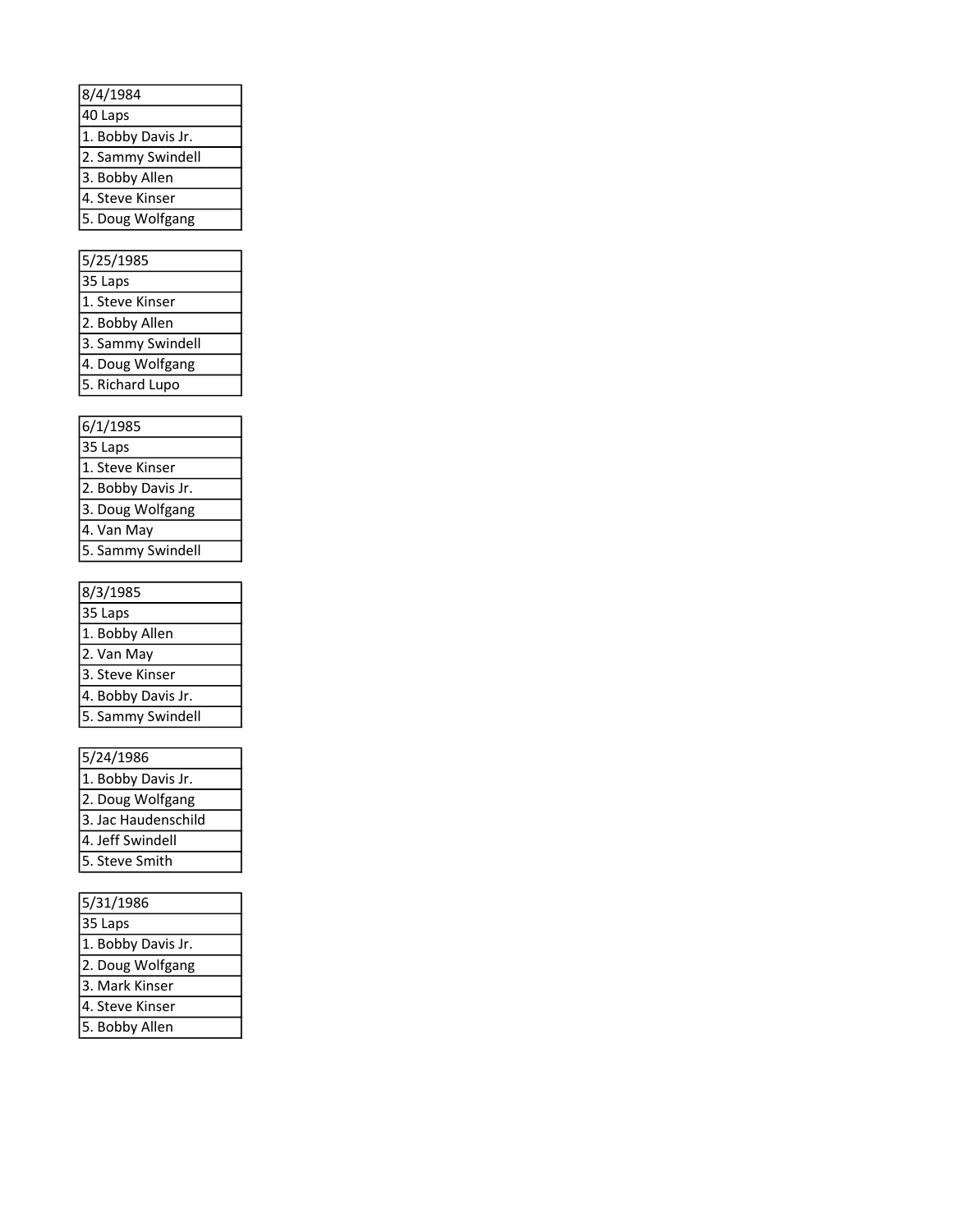| 8/2/1986           |
|--------------------|
| 15 Laps (Fog)      |
| 1. Sammy Swindell  |
| 2. Jimmie Sills    |
| 3. Bobby Davis Jr. |
| 4. Tim Gee         |
| 5. Bobby Allen     |

| 8/2/1986                              |
|---------------------------------------|
| 15 Laps (Fog)                         |
| 1. Sammy Swindell                     |
| 2. Jimmie Sills                       |
| 3. Bobby Davis Jr.                    |
| 4. Tim Gee                            |
| 5. Bobby Allen                        |
|                                       |
| 5/23/1987                             |
| 30 Laps                               |
| 1. Bobby Allen                        |
|                                       |
| 2. Bobby Davis Jr.                    |
| 3. Brady Doty                         |
| 4. Doug Wolfgang                      |
| 5. Steve Kinser                       |
|                                       |
| 5/30/1987                             |
| 30 Laps                               |
| 1. Steve Kinser                       |
| 2. Brad Doty                          |
| 3. Ron Shuman                         |
| 4. Bobby Davis Jr                     |
| 5. Stevie Smith                       |
|                                       |
|                                       |
|                                       |
| 8/1/1987                              |
| 30 Laps                               |
| 1. Steve Kinser                       |
| 2. Brad Doty                          |
| 3. Stevie Smith                       |
| 4. Bobby Allen                        |
| 5. Ron Shuman                         |
|                                       |
| 5/28/1988                             |
| 39 Laps                               |
| 1. Sammy Swindell                     |
| 2. Stevie Smith                       |
| 3. Mark Kinser                        |
| 4. Fred Rahmer                        |
| 5. Andy Hillenburg                    |
|                                       |
| 6/4/1988                              |
|                                       |
| 30 Laps                               |
| 1. Stevie Smith                       |
| 2. Sammy Swindell                     |
| 3. Steve Kinser                       |
| 4. Bobby Allen<br>5. Jac Haudenschild |

| 5/30/1987         |
|-------------------|
| 30 Laps           |
| 1. Steve Kinser   |
| 2. Brad Doty      |
| 3. Ron Shuman     |
| 4. Bobby Davis Jr |
| 5. Stevie Smith   |

| 8/1/1987        |
|-----------------|
| 30 Laps         |
| 1. Steve Kinser |
| 2. Brad Doty    |
| 3. Stevie Smith |
| 4. Bobby Allen  |
| 5. Ron Shuman   |
|                 |

| 5/28/1988          |
|--------------------|
| 39 Laps            |
| 1. Sammy Swindell  |
| 2. Stevie Smith    |
| 3. Mark Kinser     |
| 4. Fred Rahmer     |
| 5. Andy Hillenburg |
|                    |

| 6/4/1988            |
|---------------------|
| 30 Laps             |
| 1. Stevie Smith     |
| 2. Sammy Swindell   |
| 3. Steve Kinser     |
| 4. Bobby Allen      |
| 5. Jac Haudenschild |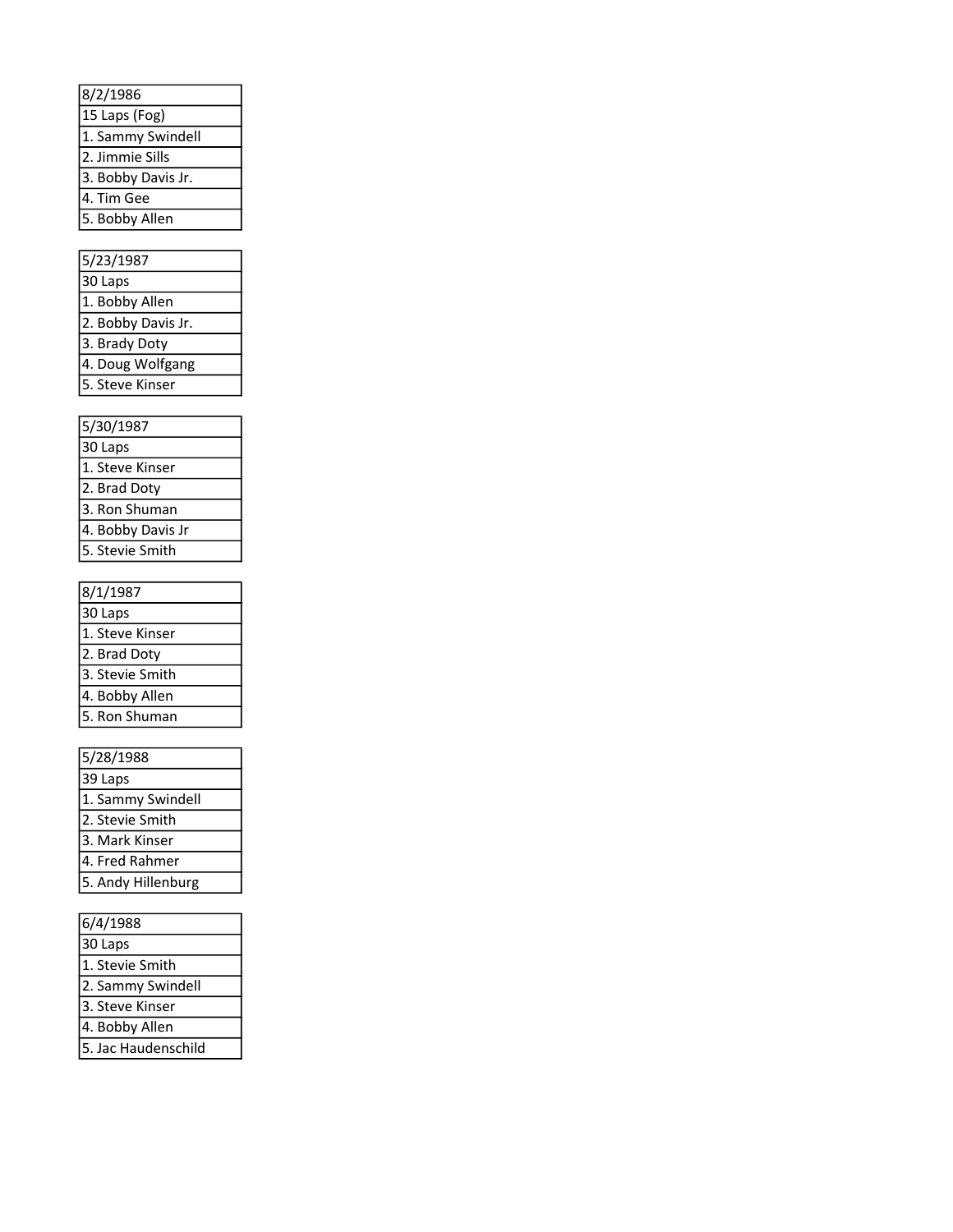| 7/30/1988         |
|-------------------|
| 30 Laps           |
| 1. Steve Kinser   |
| 2. Dave Blaney    |
| 3. Sammy Swindell |
| 4. Mark Kinser    |
| 5. Bobby Allen    |
|                   |

| 7/30/1988                                 |
|-------------------------------------------|
| 30 Laps                                   |
| 1. Steve Kinser                           |
| 2. Dave Blaney                            |
| 3. Sammy Swindell                         |
| 4. Mark Kinser                            |
| 5. Bobby Allen                            |
|                                           |
| 5/20/1989                                 |
| 30 Laps                                   |
| 1. Cris Eash                              |
| 2. Steve Siegel                           |
| 3. Tim Green                              |
| 4. Jac Haudenschild                       |
| 5. Kenny Adams                            |
|                                           |
| 5/27/1989                                 |
| 30 Laps                                   |
| 1. Donnie Kreitz Jr                       |
| 2. Jeff Swindell                          |
| 3. Steve Siegel                           |
| 4. Keith Kauffman                         |
| 5. Stevie Smith                           |
| 7/29/1989                                 |
| 30 Laps                                   |
| 1. Bobby Davis Jr                         |
| 2. Keith Kauffman                         |
|                                           |
| 3. Bobby Allen<br>4. Jeff Swindell        |
| 5. Stevie Smith                           |
|                                           |
| 5/25/1991                                 |
| 30 Laps                                   |
| 1. Sammy Swindell                         |
| 2. Mark Kinser                            |
| 3. Steve Kinser                           |
| 4. Steve Stambaugh                        |
| $\overline{5}$ .<br><b>Bobby Davis Jr</b> |
|                                           |
| 5/25/1992                                 |
| 30 Laps                                   |
| 1. Steve Kinser                           |
| 2. Dave Blaney                            |
| 3. Sammy Swindell                         |
| 4. Stevie Smith                           |
| 5. Donnie Kreitz Jr                       |
|                                           |

| 5/27/1989           |
|---------------------|
| 30 Laps             |
| 1. Donnie Kreitz Jr |
| 2. Jeff Swindell    |
| 3. Steve Siegel     |
| 4. Keith Kauffman   |
| 5. Stevie Smith     |

| 7/29/1989         |
|-------------------|
| 30 Laps           |
| 1. Bobby Davis Jr |
| 2. Keith Kauffman |
| 3. Bobby Allen    |
| 4. Jeff Swindell  |
| 5. Stevie Smith   |

| 5/25/1991          |
|--------------------|
| 30 Laps            |
| 1. Sammy Swindell  |
| 2. Mark Kinser     |
| 3. Steve Kinser    |
| 4. Steve Stambaugh |
| 5. Bobby Davis Jr  |
|                    |

| 5/25/1992           |
|---------------------|
| 30 Laps             |
| 1. Steve Kinser     |
| 2. Dave Blaney      |
| 3. Sammy Swindell   |
| 4. Stevie Smith     |
| 5. Donnie Kreitz Jr |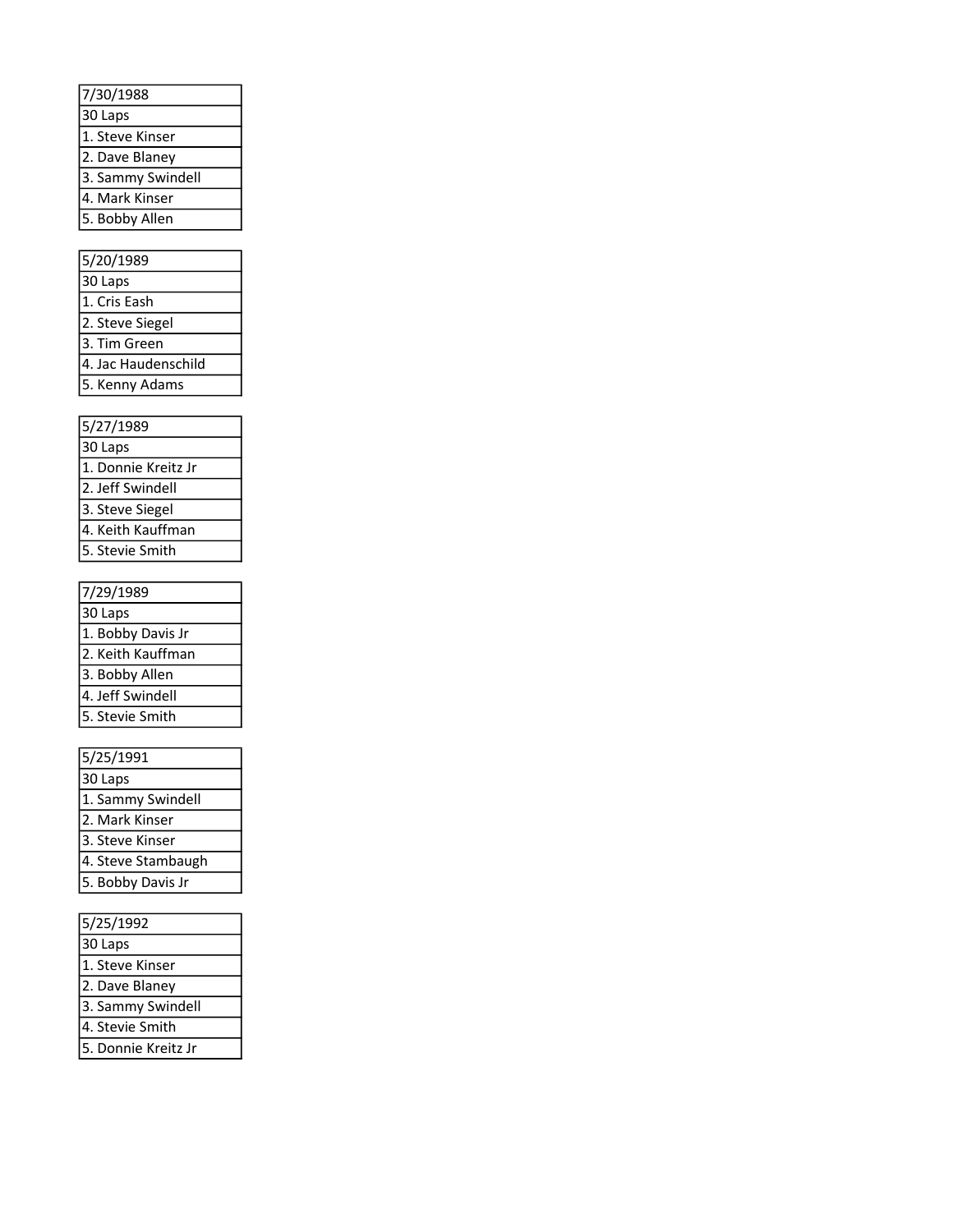| 6/5/1993           |
|--------------------|
| 30 Laps            |
| 1. Andy Hillenburg |
| 2. Stevie Smith    |
| 3. Steve Kinser    |
| 4. Johnny Herrera  |
| 5. Dave Blaney     |

| 8/8/1993          |
|-------------------|
| 30 Laps           |
| 1. Billy Brian Jr |
| 2. Kenny Jacobs   |
| 3. Stevie Smith   |
| 4. Steve Kinser   |
| 5. Johnny Herrera |

| 6/4/1994           |
|--------------------|
| 30 Laps            |
| 1. Steve Kinser    |
| 2. Andy Hillenburg |
| 3. Sammy Swindell  |
| 4. Mark Kinser     |
| 5. Joe Gaerte      |

| 8/7/1994           |
|--------------------|
| 30 Laps            |
| 1. Steve Kinser    |
| 2. Mark Kinser     |
| 3. Andy Hillenburg |
| 4. Fred Rahmer     |
| 5. Dave Blaney     |
|                    |

| 6/5/1993             |
|----------------------|
| 30 Laps              |
| 1. Andy Hillenburg   |
| 2. Stevie Smith      |
| 3. Steve Kinser      |
| 4. Johnny Herrera    |
| 5. Dave Blaney       |
|                      |
| 8/8/1993             |
| $30 \text{ Laps}$    |
| 1. Billy Brian Jr    |
| 2. Kenny Jacobs      |
|                      |
| 3. Stevie Smith      |
| 4. Steve Kinser      |
| 5. Johnny Herrera    |
|                      |
| 6/4/1994             |
| $30 \text{ Laps}$    |
| 1. Steve Kinser      |
| 2. Andy Hillenburg   |
| 3. Sammy Swindell    |
| 4. Mark Kinser       |
| 5. Joe Gaerte        |
|                      |
| 8/7/1994             |
| 30 Laps              |
| 1. Steve Kinser      |
| 2. Mark Kinser       |
| 3. Andy Hillenburg   |
| 4. Fred Rahmer       |
| 5. Dave Blaney       |
|                      |
| 6/3/1995             |
| 30 Laps              |
| 1. Steve Kinser      |
| Mark Kinser<br>2.    |
| 3. Jac Haudenschild  |
| Stevie Smith<br>4.   |
| Dave Blaney          |
|                      |
|                      |
| 8/6/1995             |
| 30 Laps              |
| 1.<br>Dave Blaney    |
| Steve Kinser         |
| 3.<br>Sammy Swindell |
| 4. Mark Kinser       |
| 5. Todd Shaffer      |
|                      |

| 8/6/1995          |
|-------------------|
| 30 Laps           |
| 1. Dave Blaney    |
| 2. Steve Kinser   |
| 3. Sammy Swindell |
| 4. Mark Kinser    |
| 5. Todd Shaffer   |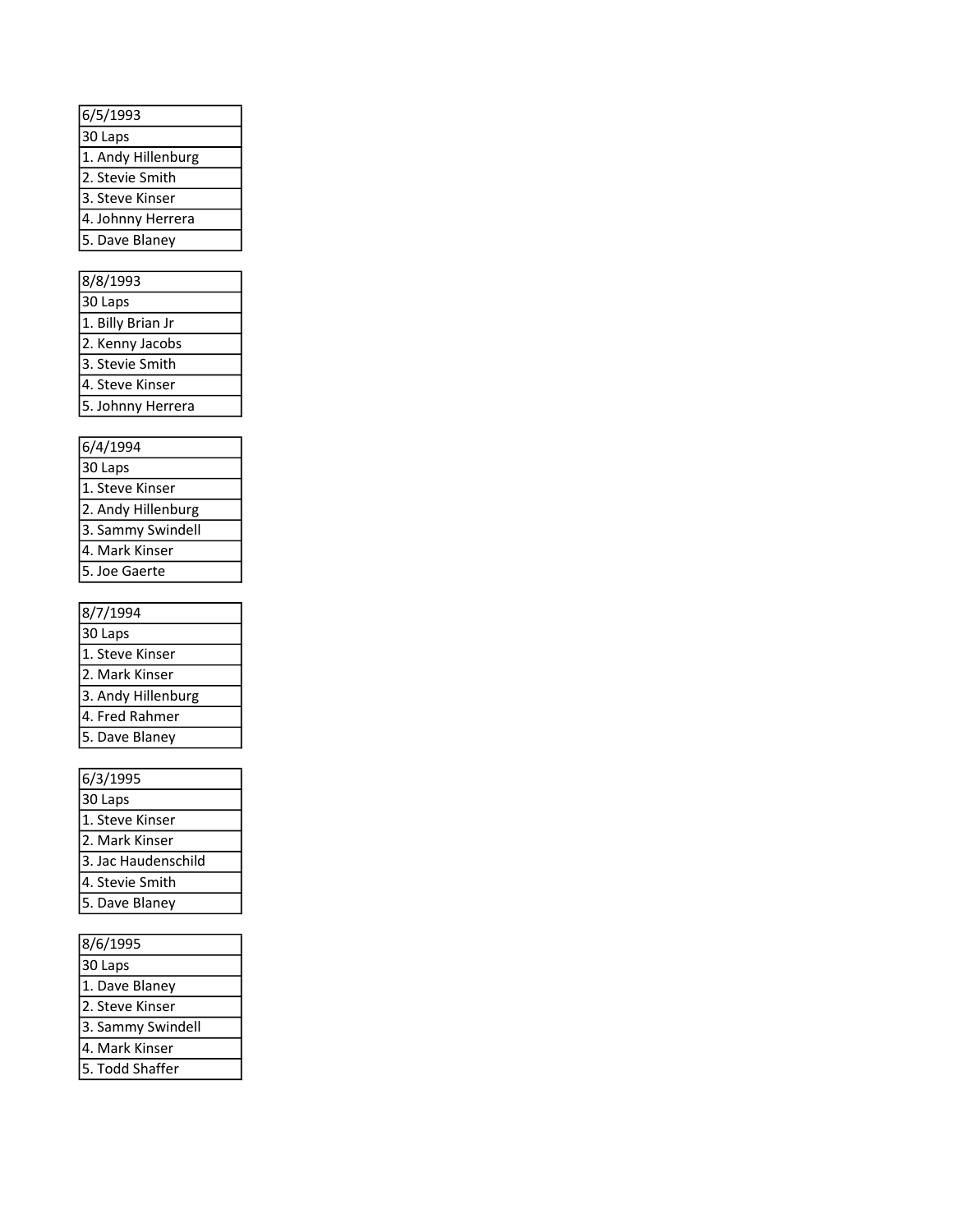| 6/1/1996           |  |
|--------------------|--|
| 30 Laps            |  |
| 1. Mark Kinser     |  |
| 2. Dave Blaney     |  |
| 3. Sammy Swindell  |  |
| 4. Joe Gaerte      |  |
| 5. Andy Hillenburg |  |

| 5/31/1997           |
|---------------------|
| 30 Laps             |
| 1. Mark Kinser      |
| 2. Dave Blaney      |
| 3. Jac Haudenschild |
| 4. Billy Pauch Sr   |
| 5. Jeff Shepard     |

| 5/30/1998          |
|--------------------|
| 30 Laps            |
| 1. Fred Rahmer     |
| 2. Johnny Herrera  |
| 3. Tim Shaffer     |
| 4. Mark Kinser     |
| 5. Andy Hillenburg |

| 5/10/2012           |
|---------------------|
| 30 Laps             |
| 1. Danny Dietrich   |
| 2. Lance Dewease    |
| 3. Sam Hafertepe Jr |
| 4. Cory Haas        |
| 5. Lucas Wolfe      |
|                     |

| <u>u 11 730</u>                      |
|--------------------------------------|
| $\frac{6}{30 \text{ Laps}}$          |
| 1. Mark Kinser                       |
| 2. Dave Blaney                       |
| 3. Sammy Swindell                    |
| 4. Joe Gaerte                        |
| 5. Andy Hillenburg                   |
|                                      |
| 5/31/1997                            |
| 30 Laps                              |
| 1. Mark Kinser                       |
| 2. Dave Blaney                       |
| 3. Jac Haudenschild                  |
| 4. Billy Pauch Sr                    |
| 5. Jeff Shepard                      |
|                                      |
| 5/30/1998                            |
| 30 Laps                              |
| 1. Fred Rahmer                       |
| 2. Johnny Herrera                    |
| 3. Tim Shaffer                       |
| 4. Mark Kinser                       |
| 5. Andy Hillenburg                   |
|                                      |
| 5/10/2012                            |
| 30 Laps                              |
| 1. Danny Dietrich                    |
| 2. Lance Dewease                     |
| Sam Hafertepe Jr<br>$\overline{3}$ . |
| 4. Cory Haas                         |
| 5. Lucas Wolfe                       |
|                                      |
| 5/16/2013                            |
| 30 Laps                              |
| 1. Danny Dietrich                    |
| 2. Donny Schatz                      |
| 3. Sammy Swindell                    |
| 4. Tim Kaeding                       |
| 5. Brad Sweet                        |
|                                      |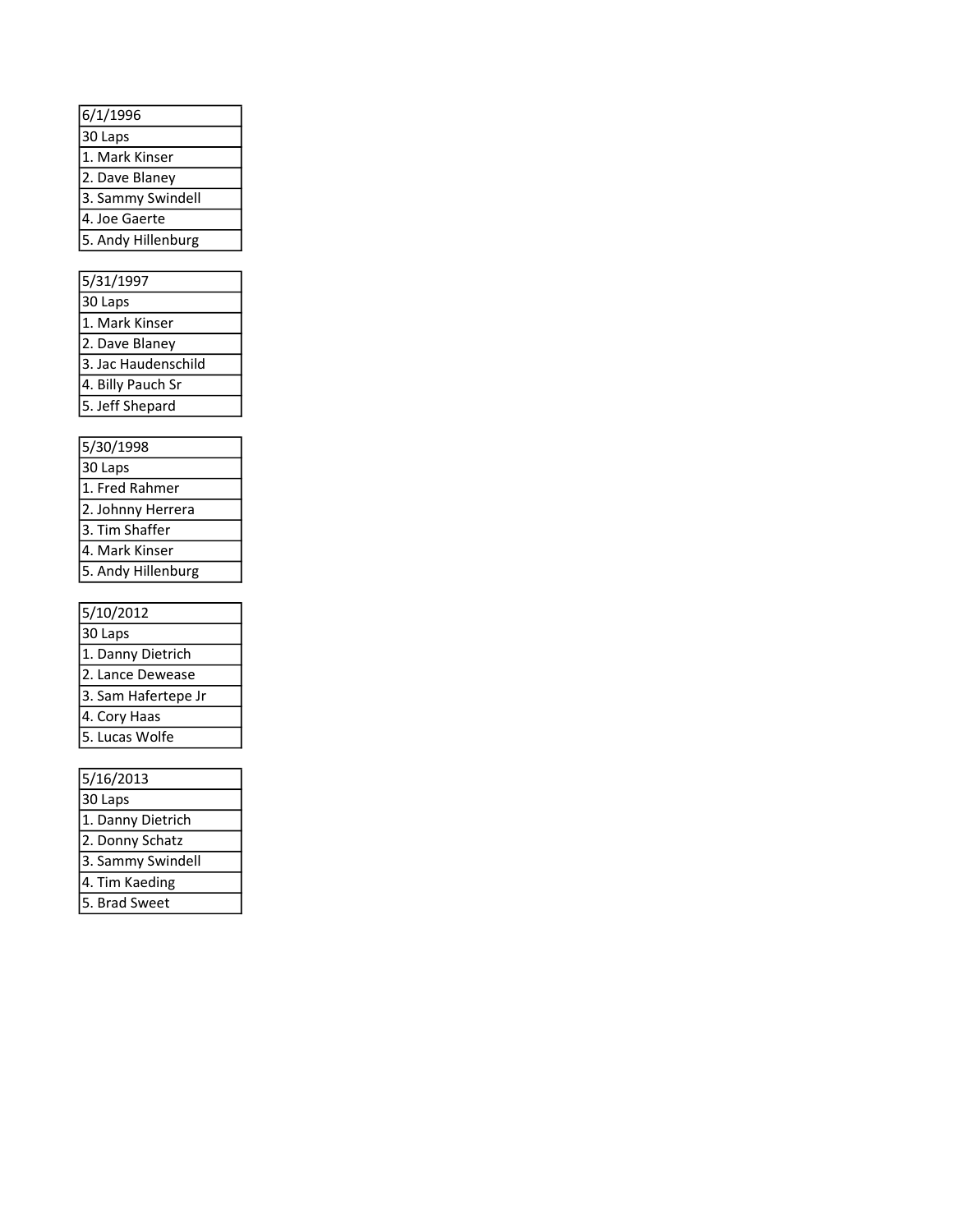| 5/14/2014           |
|---------------------|
| $35$ Laps           |
| 1. Stevie Smith     |
| 2. Greg Hodnett     |
| 3. Daryn Pittman    |
| 4. Jac Haudenschild |
| 5. Paul McMahan     |
|                     |

| 5/13/2015        |
|------------------|
| 35 Laps          |
| 1. Greg Hodnett  |
| 2. Stevie Smith  |
| 3. Ryan Smith    |
| 4. Brad Sweet    |
| 5. Shane Stewart |

| 5/19/2016          |
|--------------------|
| 35 Laps            |
| 1. Donny Schatz    |
| 2. Danny Dietrich  |
| 3. Brent Marks     |
| 4. Greg Hodnett    |
| 5. Logan Schuchart |

| 5/17/2017         |
|-------------------|
| 35 Laps           |
| 1. David Gravel   |
| 2. Daryn Pittman  |
| 3. Danny Dietrich |
| 4. Donny Schatz   |
| 5. Brian Montieth |
|                   |

| 5/14/2014                           |
|-------------------------------------|
| 35 Laps                             |
| 1. Stevie Smith                     |
| 2. Greg Hodnett                     |
| 3. Daryn Pittman                    |
| 4. Jac Haudenschild                 |
| 5. Paul McMahan                     |
|                                     |
| 5/13/2015                           |
| 35 Laps                             |
| 1. Greg Hodnett                     |
| 2. Stevie Smith                     |
| 3. Ryan Smith<br>4. Brad Sweet      |
|                                     |
| 5. Shane Stewart                    |
|                                     |
| 5/19/2016                           |
|                                     |
| 35 Laps<br>1. Donny Schatz          |
|                                     |
| 2. Danny Dietrich<br>3. Brent Marks |
|                                     |
| 4. Greg Hodnett                     |
| 5. Logan Schuchart                  |
|                                     |
| 5/17/2017                           |
| 35 Laps<br>1. David Gravel          |
|                                     |
| 2. Daryn Pittman                    |
| 3. Danny Dietrich                   |
| 4. Donny Schatz                     |
| 5. Brian Montieth                   |
|                                     |
| 7/19/2019                           |
| 35 Laps                             |
| 1. Freddie Rahmer                   |
| 2. David Gravel                     |
| 3. Daryn Pittman                    |
| 4. Donny Schatz                     |
| 5. Lucas Wolfe                      |
|                                     |
| 5/15/2019                           |
| 35 Laps                             |
| $\mathbf{1}$<br>Lance Dewease       |
| 2. Ryan Smith                       |
| 3. David Gravel                     |
| 4. Brad Sweet                       |
| 5. Shane Stewart                    |
|                                     |
| 7/23/2020                           |
| 35 Laps                             |
|                                     |

| 5/15/2019        |
|------------------|
| 35 Laps          |
| 1. Lance Dewease |
| 2. Ryan Smith    |
| 3. David Gravel  |
| 4. Brad Sweet    |
| 5. Shane Stewart |
|                  |

| 7/23/2020 |  |
|-----------|--|
| 35 Laps   |  |